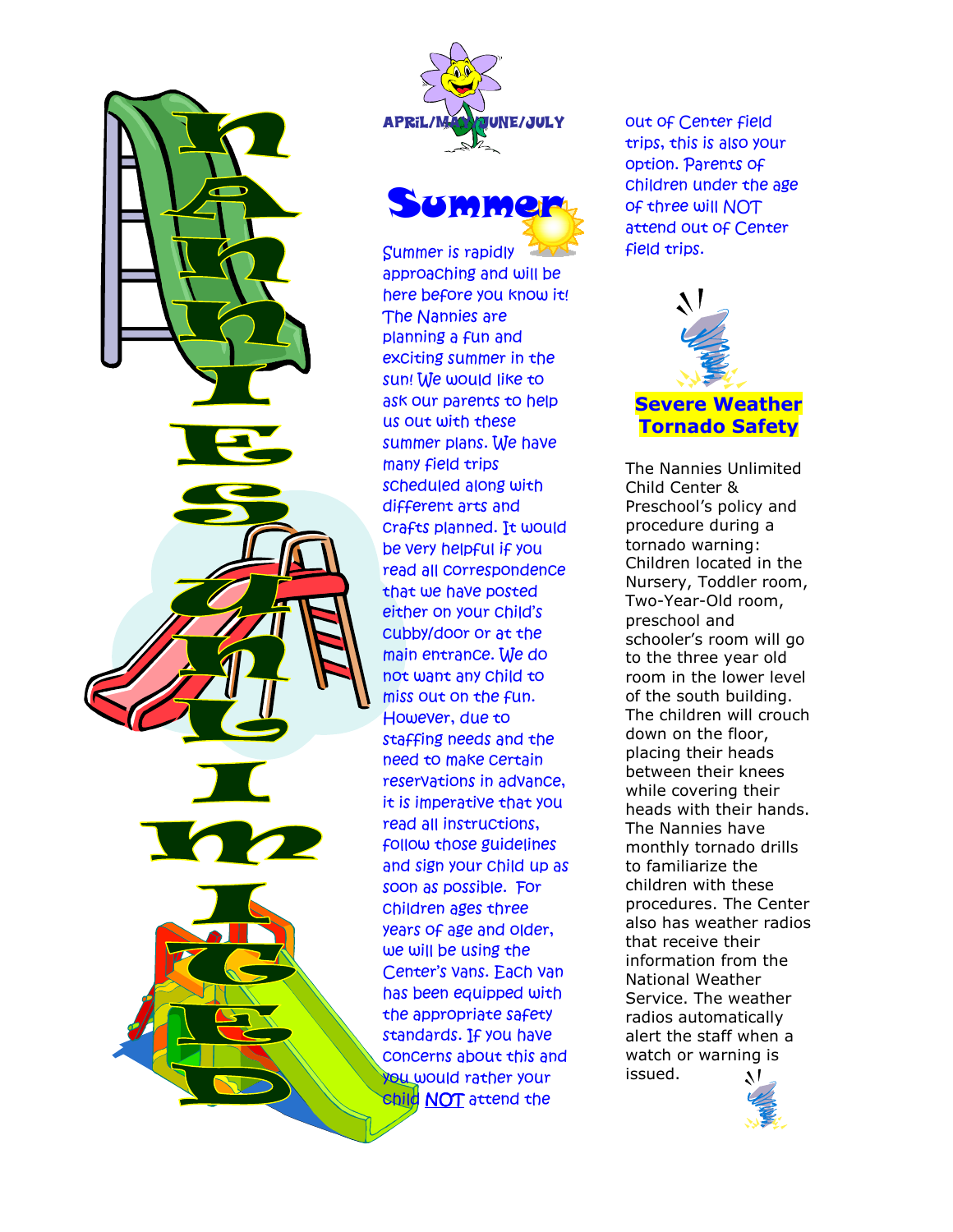

The Nannies Unlimited Child Center & Preschool Inc. realize that your child's safety is of your up most concern. However, the Center requests that parents refrain from calling the Center during a tornado warning. This will enable the staff to focus on the children's safety and security without distractions. If there is a concern you need to be notified of, the staff will contact you immediately.

### Keeping Summer Safe:

**We want to have a fun and safe summer. Keep in mind when children are playing outdoors, there is a natural increase in injuries due to running and playing. We keep track of all accidents to ensure a quality control program. This helps us find potential problem areas that might be eliminated. If you should get an accident report in your child's cubby, please sign one copy and place it in the incident report cubby next to the coffee center in the front lobby, the other copy** 

**you may take home for your records. When the children are playing outdoors in the summer, they all get "lubed" up with sunscreen/sunblock. If you have not brought your child's sunblock for the 2011 summer we encourage you to do so as soon as possible. Please give this to your child's teacher. Make sure you mark your child's name on the tube/bottle in large print so the teachers can be sure to use this on your child. Swimming season is also upon us, we ask that you bring your child's swimming suit with you**r **child's names marked clearly on them! It can be very frustrating for the staff when they cannot determine whose swimming suit belongs to whom. Remember, if you thought the swimming suit was cute or cool, so did someone else! You can only imagine over 100 swimming suits without names! This is also very frustrating for your child.** 

**Parents of children in diapers, we ask that you purchase a package of "swimming diapers".**  Please place your child's **name on the package** 

**and he/she can use them during the season. If your child does not have the swimming diapers they cannot get into the water. This is for the health and safety of each child.** 



It has been another exciting year! Just to be a part of your child's growth and development in preparation for kindergarten has been very rewarding. We appreciate the support and trust each parent has given The Nannies Unlimited Child Center and Preschool Inc., and allowing the teachers the opportunity to work with your child (ren) **Thank you**.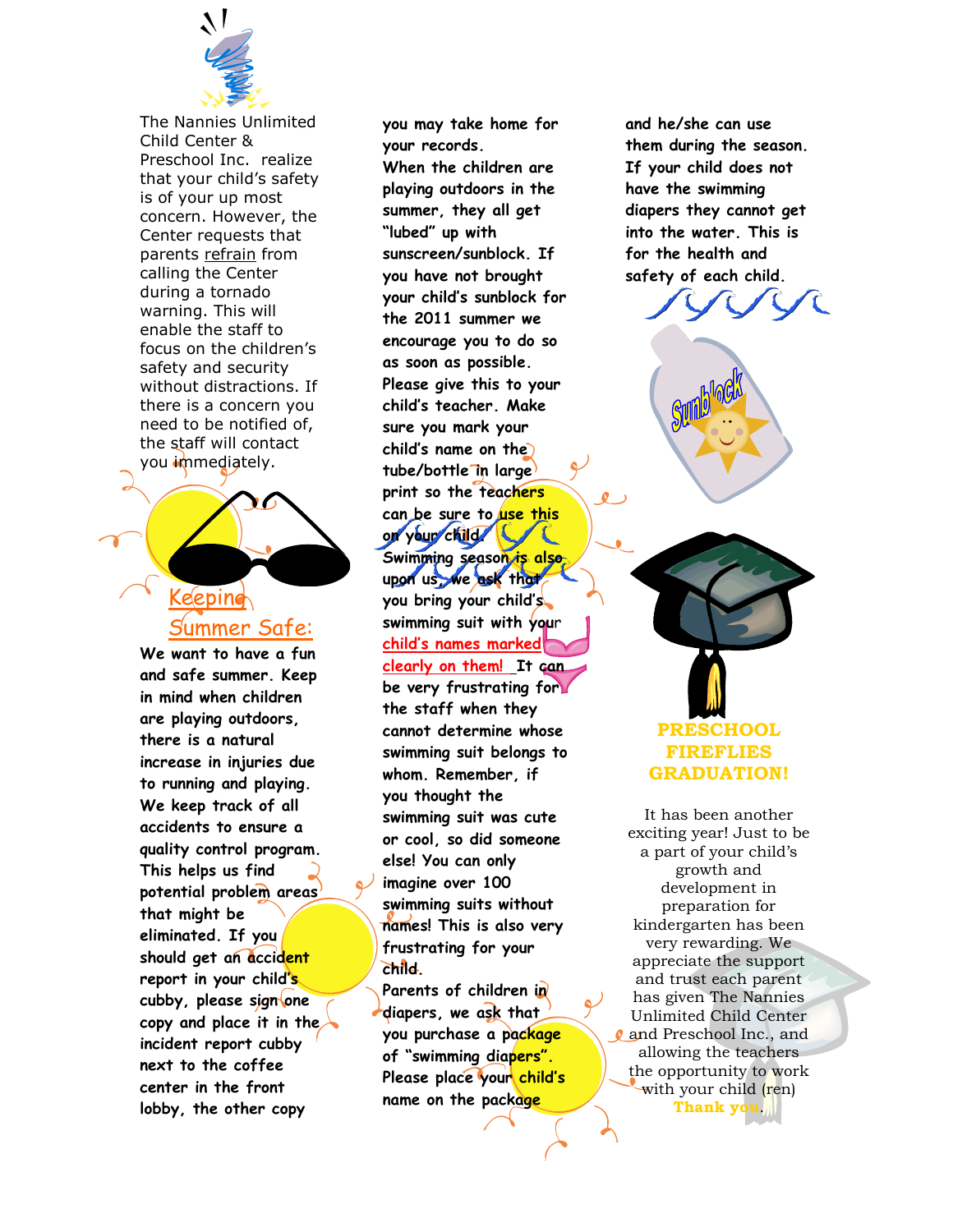

**To those parents who have children in the Firefly room attending kindergarten in the Fall of 2011, rates will be adjusted the first week of school towards the end of August 2011. Tuition for children attending before and after school will be \$75.00/wk. Those children attending either before or after school, tuition will be \$55.00/wk. If your child is enrolled in our school program they will be eligible to attend, "no school days" due to any reason. The price for a child to attend an extra no school day will be \$35.00/day. However, their price will never exceed the weekly tuition rate for schoolers of \$110.00/wk. Further information will be sent to the parents for those who wish to participate in our school age program.** 





The Nannies Unlimited Child Center and Preschool Inc. is still looking for paper for our children to use for their creative self expressions! (coloring and cutting etc…) We appreciate all of our parents who have already brought us paper it has been put to good use and very much appreciated.



# **Policies and Procedure Reminders!**

**Please notify the Center when you have a change in address or phone numbers, whether it is work or home so we may keep our records updated for the safety of your child.** 

**Children who leave the Center during the day, for any reason are considered gone and WILL NOT return. So** 

**remember when making doctor appointments etc…that it might be best to make them towards the end of the day.** 

**If your child, for any reason is not attending the Center for the day, please notify the facility as soon as possible, preferably during the morning hours. This helps our staffing needs and keeps your daycare costs down as much as possible.** 

**All children are to be signed in and out by the parent when arriving and leaving the Center. We ask that the children NOT sign themselves in and out. These are documents that we have audited.** 



**Birthdays/Tuition**

**Parents: Please notify administration in writing when your child has a birthday. There could be tuition adjustments to be made especially when the child turns two years of age.** 

> **Parents/Families are responsible for this notification.**

*Unfortunately there will NOT be any type of reimbursements or adjustments made for any oversight regarding changes in your child's tuition.* 

Children who are in elementary school do not need to notify the office of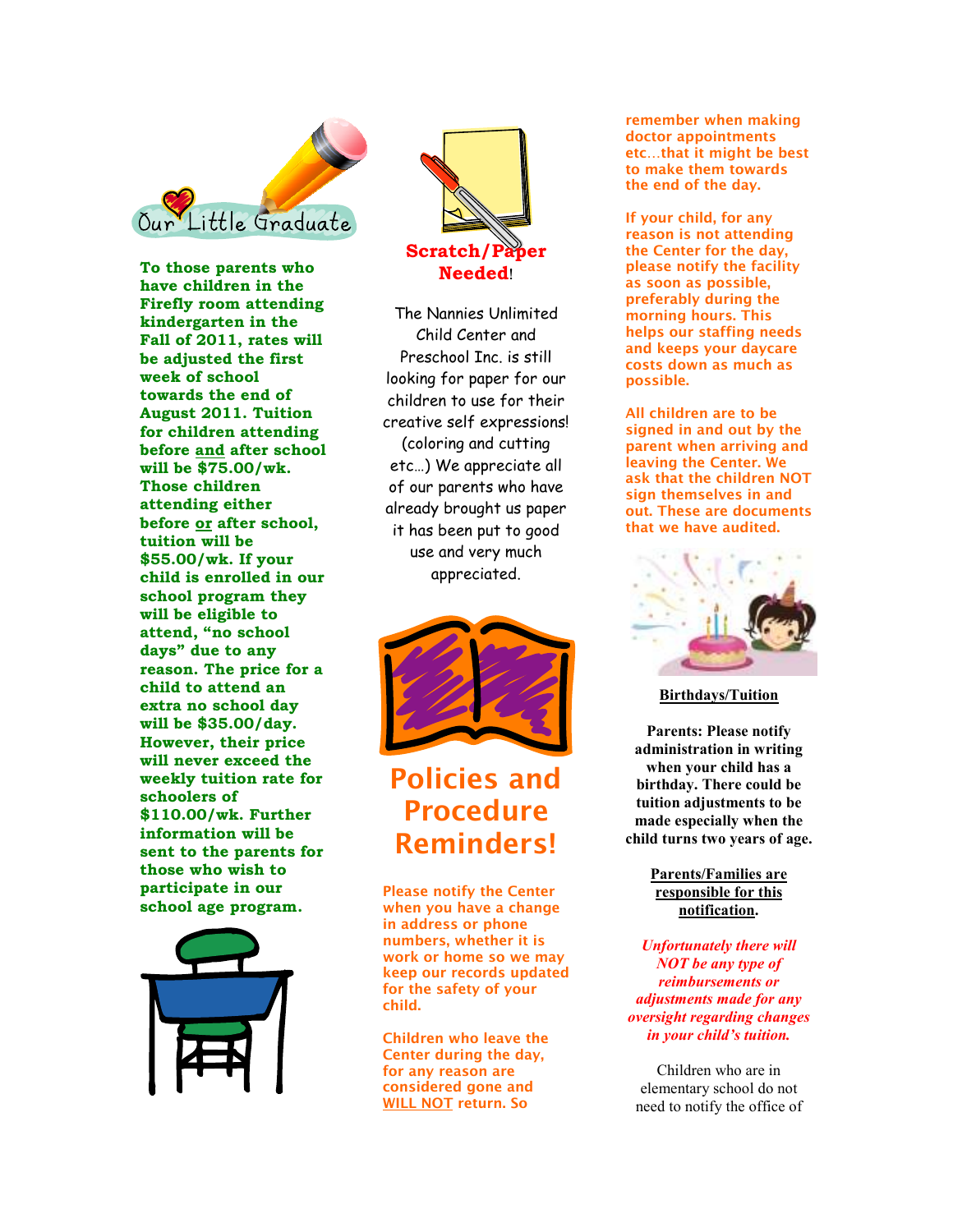their child's birthdates. Tuition does not usually change after they are enrolled in elementary school.



**Accident Prevention!** 

Parents & Families we would really appreciate it if you would remind your children to walk when at the Center. This includes not only inside the Center but outdoors in the parking lot.

The teachers are constantly reminding the children to Walk! Walk! Walk! Otherwise children and others are going to get hurt. Thank You!



Outdoor play  $\frac{1}{s}$  an important part of our daily curriculum as weather permits. It is important for parents to provide the appropriate clothing and outerwear for the weather conditions (e.g. Jackets on cooler days etc…) Trees often shelter our playgrounds from the sun however we will apply sunscreen to the children

when temperature/weather in the summer/spring warrant. During the winter months, the building provides some shelter from winds however; children will need hats, mittens and coats (at a minimum). The Nannies Unlimited Child Center and Preschool Inc. checks weather conditions routinely.

#### **Official Heat Index:**

The Nannies Unlimited Child Center and Preschool Inc. uses the following chart to determine outdoor play conditions. The center's administration frequently checks the heat index and plans accordingly. The teachers supervise the children's hydration and offer and encourage frequent fluid intake.

**Heat Index below 90 Degrees:** No restrictions. **Heat Index 90 Degree:** ½ hour intervals outdoors. **Heat Index above 90 Degrees**: 15 minute intervals outdoors under the trees/shaded areas. The staff and children may stay out longer with water play and appropriate sun screen reapplied at frequent intervals. When air pollutants are such to that could severely affect both children and adults, no outdoor play is permitted. (Again this will be determined by administration). **General Policy: Teachers will plan at least 1 hour of outdoor play each** 

**day as weather permits**.

Depriving children from outdoor playtime is detrimental to children's health especially in recent medical studies showing concerns about increased childhood obesity and

excessive sedentary activities. Our policy states that if a child is well enough to be at the Center then they are well enough to go outdoors.



When entering the parking lot area PLEASE enter through the east entrance and exit from the west entrance. This will help keep the flow of traffic in one direction preventing a potential accident from occurring. Also, we ask that everyone please slow down and be aware of others in the parking lot. We want everyone to stay safe.